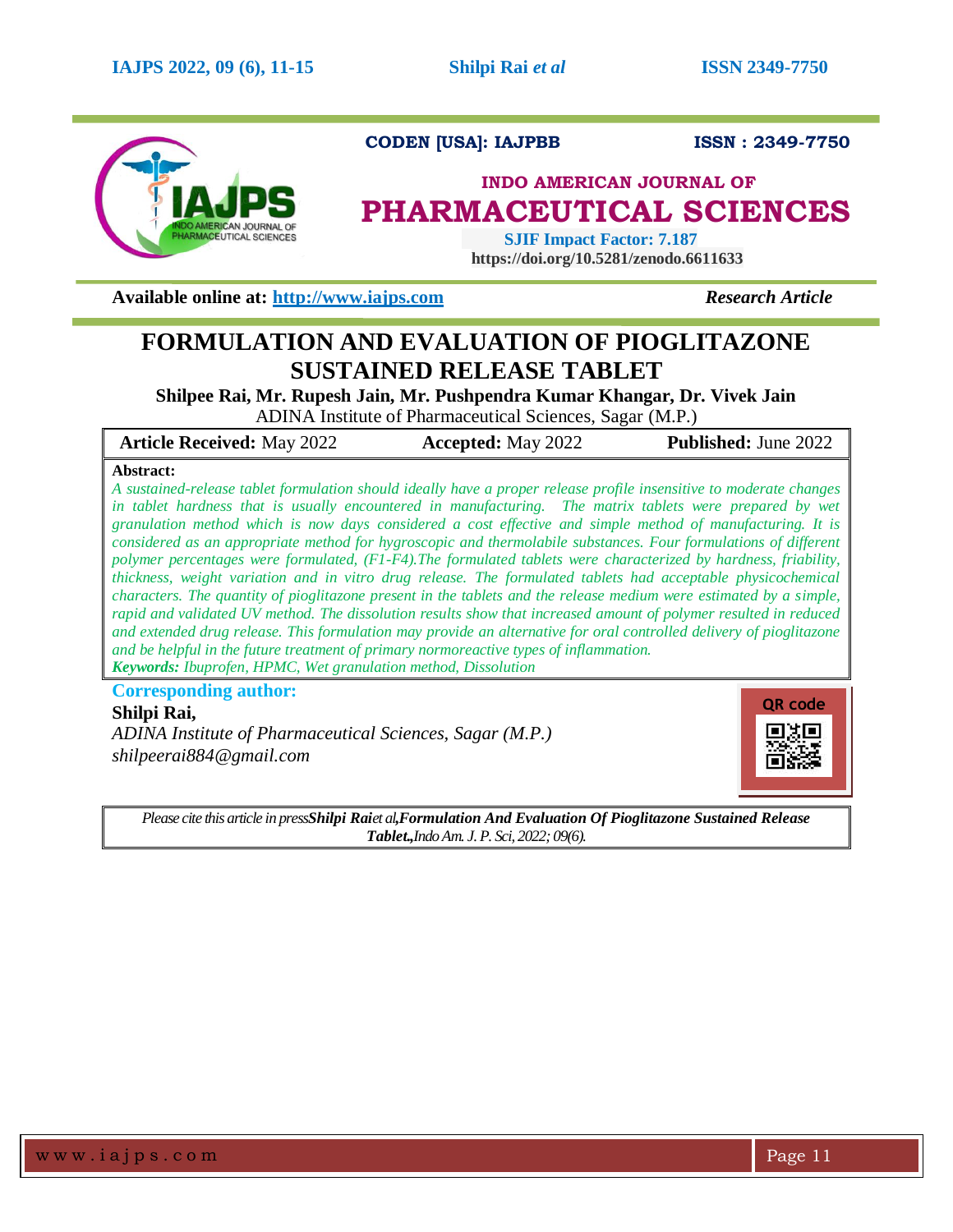#### **INTRODUCTION**:

Oral administration of drugs is generally preferred, especially over parenteral administration. Oral products are produced in a more cost-effective manner in comparison with parenteral products and account for approximately 60% of all prescription products worldwide [1]. Sustained-release oral drug products are designed to slowly release the active ingredient over an extended time following administration and offer significant advantages over conventional orally administered products, including reduce side effects, increase safety and patient compliance by reducing the frequency of dosing and decreased drug plasma-concentration fluctuations [2, 3]. Matrix formulations of hydrophilicand/or hydrophobic polymers have been used to control the release of drugs [4, 5] and can be produced using conventional processing equipment. Formulation based on a hydrophilic matrix was chosen, since it is known to give robust formulae that can be manufactured by standard tabletting technology. In addition, it is possible to manufacture such formulations without using organic solvents; environmental risks associated with such solvents cause great concern and they often yield trace residues in finished products. To control and modulate drug release properties of tablets, retardant polymers including hydrophilic polymers such as HPMC and chitosan have been utilized in solid dosage forms. For these reterdants, hydrophilic polymers control drug release from tablets by hydrogelation [6, 7]. HPMC has been employed extensively as hydrophilic matrix former in oral controlled-release dosage forms for different drugs. Its popularity can be attributed to the polymer's nontoxic nature, small influence of processing variables on drug release, ease of compression, and its capability to accommodate high levels of drug loading, its ability to swell upon jellification once in contact with water [8-10]. The present work was envisaged to formulate and systematically evaluate In

vitro performances of Pioglitazone for treatment of diabetes type-2, which have the ability to reside in the gastrointestinal tract for an extended period and can be utilized for controlled release of Pioglitazone maleate in oral administration. Also reduce the frequency of administration and to improve patient compliance by once daily sustained release formulation.

# **MATERIAL AND METHODS:**

#### **Material**

Pioglitazone was procured from pharmaceutical company, India. HPMC K 15M was obtained from Central Drug House (CDR), Delhi. Lactose, Dicalcium phosphate, Talc was purchased from Loba chem Pvt. Ltd., Mumbai (India) and magnesium stearate was purchased from Moly chem. Mumbai (India). All other solvents and reagents were purchased from Merck (Germany) and were of analytical grade.

#### **Methods**

#### **Preparation and evaluation of Pioglitazone Matrix Tablets**

Pioglitazone matrix tablets each containing 30 mg of API were prepared by wet granulation employing 50% w/w HPMC K 15M as release controlling polymer. The composition of four formulations F1- F4 is shown in Table 1. The required quantities of drug, HPMC K 15M, PVP, PEG 6000 and diluents were weighed and mixed well. Then it was made into damp mass using a mixture of isopropyl alcohol and distilled water (1:1) as granulating fluid. The resulting damp masse was screened by passing them manually through sieve No. 12 and dried for 45 minutes at 60ºC in the oven and then screened through sieve No. 16. The granules were mixed with the required quantities of lubricants and then compressed into tablets on a multi station rotary tablet compression machine using 9 mm round flat punches [11].

|                     | Formulation composition (mg/tablet) |            |     |     |  |
|---------------------|-------------------------------------|------------|-----|-----|--|
| <b>Ingredients</b>  | F1                                  | ${\bf F2}$ | F3  | F4  |  |
| Pioglitazone HCL    | 30                                  | 30         | 30  | 30  |  |
| Lactose             | 66                                  |            | 58  |     |  |
| <b>DCP</b>          |                                     | 66         |     | 58  |  |
| HPMC K 15 M(50%)    | 100                                 | 100        | 100 | 100 |  |
| PVP $(2\%$ w/w)     |                                     |            |     |     |  |
| PEG 6000(2%w/w)     |                                     |            |     |     |  |
| Talc                |                                     |            |     |     |  |
| Magnesium stearate  |                                     | ↑          | ◠   |     |  |
| <b>Total Weight</b> | 200                                 | 200        | 200 | 200 |  |

**Table 1: Formulation of Pioglitazone matrix tablets**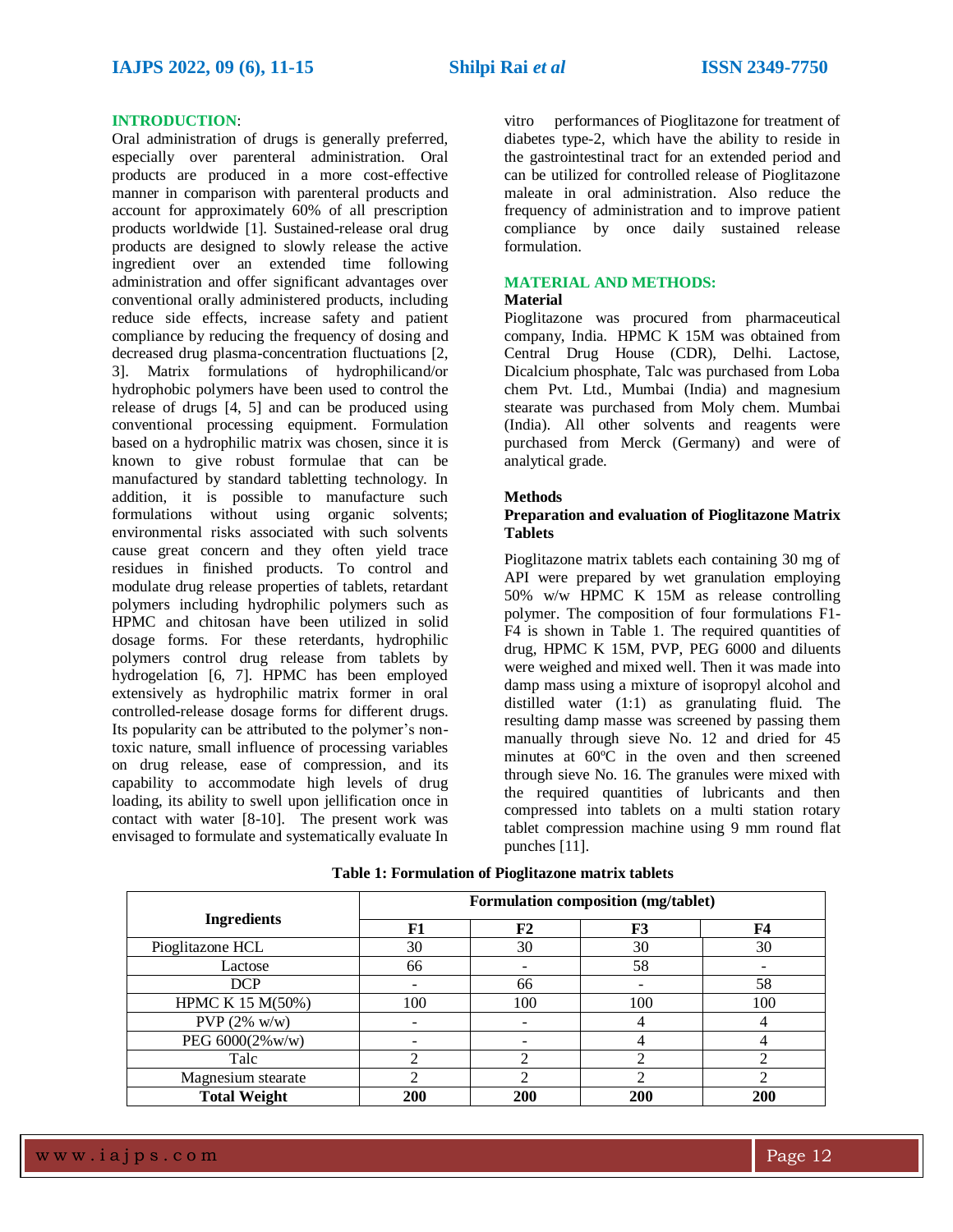## **Characterization of tablets**

## **Tablet thickness**

The thickness of ten (10) tablets was determined using a vernier calliper and the mean of these readings was taken as the mean tablet thickness [12].

## **Tablet weight uniformity**

Ten (10) tablets were weighed individually on electric balance from which the mean was calculated and the percentage deviations were determined [13].

#### **Crushing strength**

The crushing strength of the three (3) tablets was determined individually with the Monsanto hardness tester and the mean crushing strength was calculated [14].

# **Friability**

The friability of the tablets was determined using the Roche friabilator. Five (5) tablets were weighed and put into the friabilator and set to rotate at 25 rounds per minute for about four (4) minutes [15]. The tablets were then removed and weighed again. The friability (F) is given by the formula;  $F = (1-W/W<sub>O</sub>)$  $\times$ 100

# **Disintegration test**

The prepared matrix tablets were subjected to disintegration test in distilled water, 0.1 N Hydrochloric acid and phosphate buffer of pH7.4 [16].

#### **Drug content**

Ten (10) tablets were accurately weighed and powdered. From that powder, equivalent to 50 mg of pioglitazone was weighed and taken into boiling test tube and extracted with 40ml of methanol. The methanolic extract was collected into 50 ml of volumetric flask and the volume was made up to 50 ml with methanol. The solution was subsequently diluted with 0.1N hydrochloric acid and assayed for drug content by UV spectrophotometer at a wavelength of 269 nm [17].

#### **Dissolution rate studies**

Drug release studies from different formulated tablets were performed by using USP Type II apparatus in 900 ml of 0.1 N HCl as the dissolution medium, with a rpm of 50 and the bath was maintained at a

temperature of  $37 \pm 0.5^{\circ}$  C. Samples were withdrawn at regular intervals of time and these were replaced with equivalent volume of the fresh dissolution media. The withdrawn samples were analyzed after suitable dilutions at a wavelength of 269 nm using UV spectrophotometer. The percentage drug release from the tablets was calculated from the absorbance values [17].

## **RESULTS AND DISCUSSION:**

The major objective of the study was to design and evaluate pioglitazone matrix tablets for controlled release over a period of 24 hours. Four formulations of pioglitazone with selected combinations of diluents and solubilizers as per design were studied. Pioglitazone drug content of the tablets was within  $100 \pm 1\%$  of the labeled content. Hardness was in the range 9- 10.4 kg/sq.cm. Friability was less than 0.8% in all the cases. The prepared matrix tablets were found to be non-disintegrating in water, 0.1 N Hydrochloric acid and phosphate buffer of pH7.4. Hence all the pioglitazone matrix tablets formulated by employing HPMC K 15M and selected combinations of the three factors were of good quality and fulfilled the official specifications with regard to drug content, hardness and friability. Thus all the prepared matrix tablets were suitable for oral controlled release. All the formulations of pioglitazone were subjected to in-vitro dissolution studies and corresponding results were shown in Figure 3. Drug release from the formulated matrix tablets was slow and spread over more than 24 hours. Drug release parameters of the matrix tablets were summarized in Table. Much variations were observed in the drug release characteristics of the matrix tablets. The release was dependent on the composition or factors involved in the formulation of matrix tablets. Drug release was only  $68 - 71.23$  % in 24 h in the case of formulations F1, F2 which were formulated employing lactose and DCP alone as diluents respectively. When the solubilizers, PVP and PEG 6000 were included in the matrix tablet formulations, the percent release was improved and the formulation F4 gave 99.04 % release in 24 hours. The results of drug release study indicated that lactose as diluent gave relatively higher release than DCP. This is due to the hydrophilic and water-soluble nature of lactose. PEG 6000 gave relatively higher release than PVP.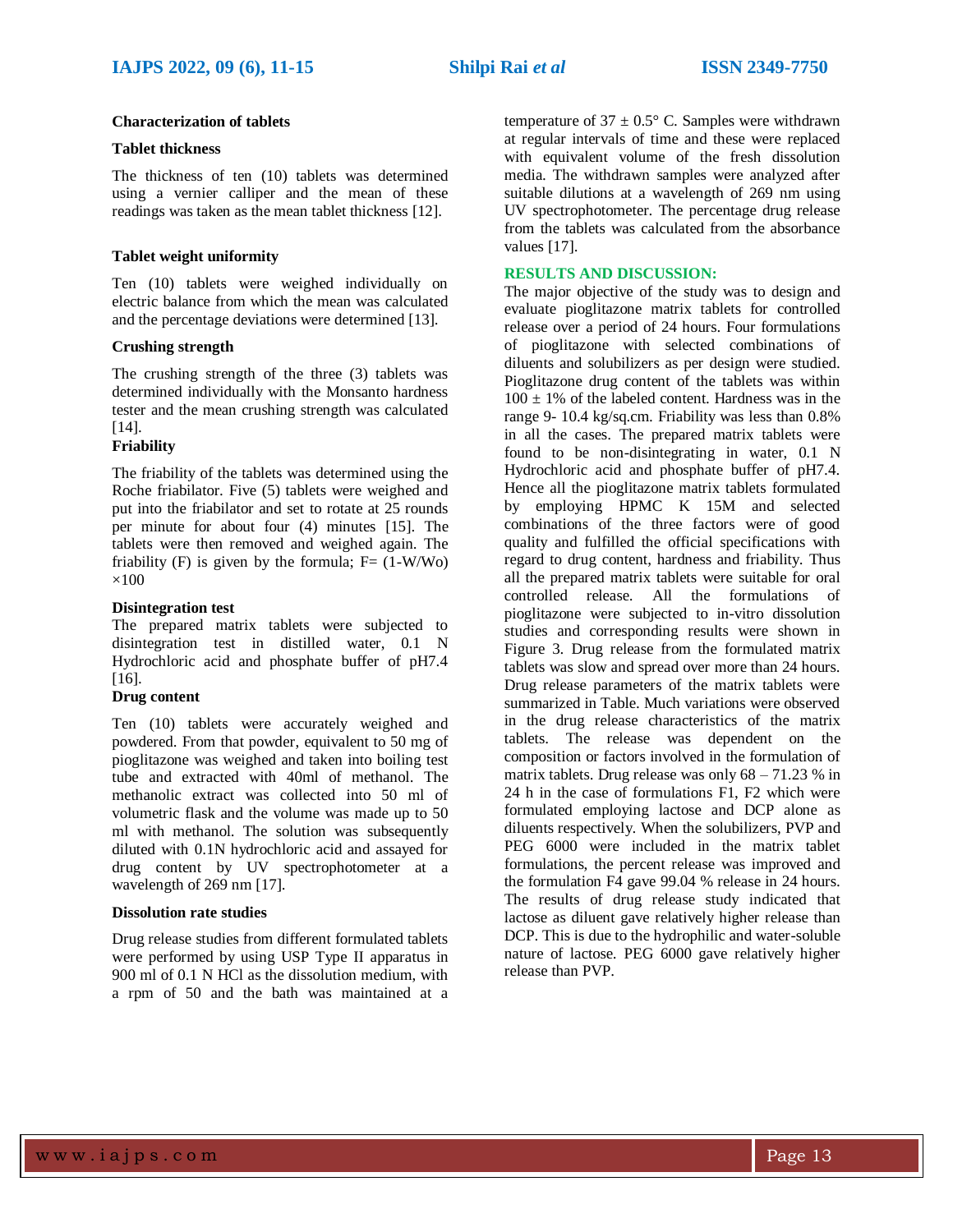| <b>Parameters</b>        | <b>Formulation Parameters</b> |       |       |           |  |
|--------------------------|-------------------------------|-------|-------|-----------|--|
|                          | F1                            | F2    | F3    | <b>F4</b> |  |
| Thickness (mm)           | 0.291                         | 0.300 | 0.303 | 0.307     |  |
| % Weight variation       | 0.220                         | 0.223 | 0.230 | 0.222     |  |
| Drug content $(\% )$     | 95.00                         | 99.92 | 97.80 | 101.33    |  |
| Friability $(\% )$       | 0.8                           | 0.7   | 0.7   | 0.9       |  |
| Hardness(kg/Sq.cm)       | 10.4                          | 10    | 10    | 9         |  |
| % Drug released at 24 hr | 71.23                         | 68.32 | 80.95 | 99.04     |  |

**Table 2: Results of Evaluation of pioglitazone matrix tablets**

#### **CONCLUSION:**

The study was undertaken with the aim to evaluate the individual and combined effects of type of diluents (lactose / DCP) and solubilizers (PVP, PEG 6000) on drug release from pioglitazone matrix tablets formulated by employing HPMC K 15M as retarding agent. From the above results and discussion, it is concluded that pioglitazonecontrolled release matrix tablets formulated by employing HPMC K 15M as rate controlling polymer at 50% w/w strength with DCP as diluent and solubilizers, PVP and PEG 6000 each at 2% strength, is considered as the best controlled release formulation of pioglitazone over a period of 24 hours i.e. for once a day administration.

#### **REFERENCES:**

- 1. Advanced oral and parenteral drug delivery technologies: Players, products & prospects to 2015. Dublin: Espicom Business Intelligence Ltd, 2011.
- 2. Charman, S.A.; Charman, W. Oral modifiedrelease delivery systems. In: Rathbone, M.J.; Hadgraft, J.; Roberts, M.S. (Eds.). Modifiedrelease drug delivery technology. New York: Marcel Dekker, 2002. chap. 1.
- 3. Moodley, K.; Pillary, V.; Choonara, Y.E.; Toit, L.C.; Ndesendo, V.M.K.; Kumar, P.; Coopan, S. and Bawa, P. Oral drug delivery systems comprising altered geometric configurations for controlled drug delivery. Int. J. Mol. Sci., v.13, p.18-43, 2012.
- 4. Malmsten, M. Surfactants and polymers in drug delivery. Stockholm: Marcel Dekker, 2002. 335p.
- 5. Qiu, L.Y.; Bae, Y.H. Polymer architecture and drug delivery. Pharmac. Res., v.23, n.1, p.1-30, 2006.
- 6. Fukuda, M.; Peppas, N.A.; McGinity, J.W. Properties of sustainedrelease hot-melt extruded tablets containing chitosan and xanthan gum. Int.J. Pharm., 2006, 310, 90-100.
- 7. Damien, G.; Barochez, B.H.; Schiavi, P. Galenic development and pharmacokinetic profile of indapamide sustained release 1.5 mg. Clin. Pharmacokinet., 1999, 1, 13-19.
- 8. Gil, E.C.; Colarte, A.I.; Bataille, B.; Pedraz, J.L.; Rodrigez, F.; Heinamaki, J. Development and optimization of a novel sustainedrelease dextran tablet formulation for propranolol hydrochloride. Int. J. Pharm., 2006, 317(1), 32-39.
- 9. Lopez, C.M.; Lobo, J.M.S.; Pinto, J.F.; Costa, P. Compressed minitablets as a biphasic delivery system. Int. J. Pharm., 2006, 323, 93- 100.
- 10. Varshosaz, J.; Tavakoli, N.; Eram, S.A. Use of natural gums and cellulose derivatives in production of sustained release metoprolol tablets. Drug Del., 2006, 13(2), 113-119.
- 11. Theodore WR, Alan SN, Taylor P, Gilman AG, eds. Goodman and Gilman's The Pharmacological Basis of Therapeutics, 8th ed, New York, NY: McGraw-Hill; 1991; pp1484
- 12. Goodman and Gilman's The Pharmacological Basis of Therapeutics. 8th ed. New York, NY: McGraw-Hill; 1991: pp 1712.
- 13. Boudreau MD, Beland FA, An evaluation of the biological and toxicological properties of Aloe barbadensis (miller), Aloe barbadensis Miller, Journal of environmental science and health. Part C, Environmental carcinogenesis & ecotoxicology reviews, 2006, 24 (1); 103–54.
- 14. Sreeramulu J, Hima Bindu V, Kumar CS, Kumar Reddy BK, "Fabrication and Evaluation of Glipizide Aloe barbadensis miller Leaf Mucilage Polyvinylpyrolidone Controlled Release Matrix